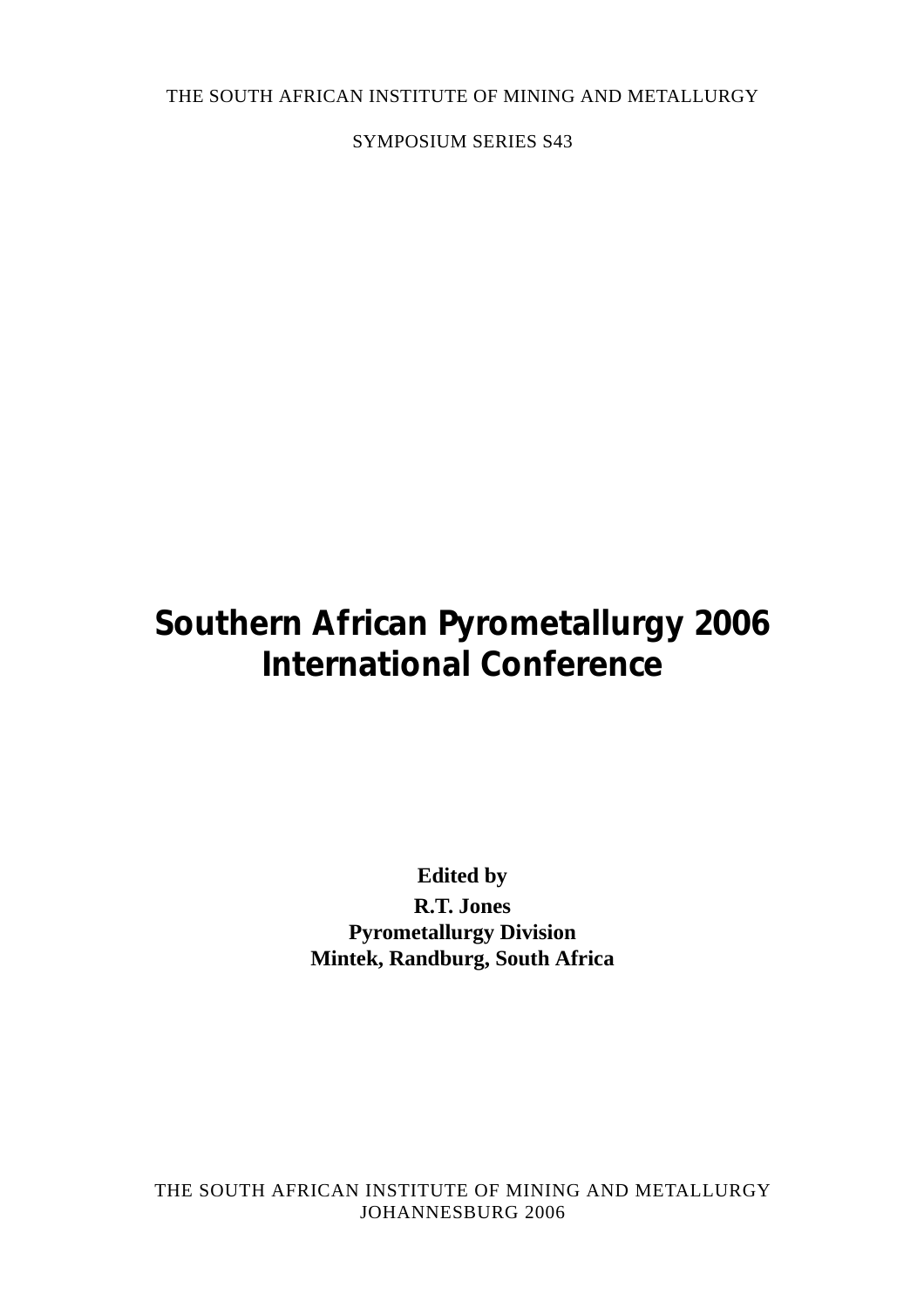# **SAIMM PUBLICATIONS**

# **THE MONOGRAPH SERIES**

- Ml **Lognormal-De Wijsian Geostatistics for Ore Evaluation** (2nd ed. 1981) D.G. Krige
- M2 **An Introduction to Geostatistical Methods of Mineral Evaluation** (2nd ed. 1981) J.-M.M. Rendu
- M3 **Principles of Flotation** (1982) (3rd imp. 1986) Edited by R.P. King
- M4 **Increased Underground Extraction of Coal** (1982) Edited by C.J. Fauconnier and R.W.O. Kersten
- M5 **Rock Mechanics in Mining Practice** (1983) (3rd imp. 1986) Edited by S. Budavari
- M6 **Assay and Analytical Practice in the South African Mining Industry** (1986) W.C. Lenahan and R. de L. Murray-Smith
- M7 **The Extractive Metallurgy of Gold in South Africa,** 2 volumes (1987) Edited by G.G Stanley
- M8 **Mineral and Metal Extraction An Overview** (1994) L.C. Woollacott and R.H. Eric
- M9 **Rock Fracture and Rockbursts—an illustrative study** (1997) Edited by W.D. Ortlepp

#### **THE SPECIAL PUBLICATIONS SERIES**

- SPI **Proceedings, Underground Transport Symposium** (1986) Edited by R.C.R. Edgar
- SP2 **Backfill in South African Mines** (1988)
- SP3 **Treatment and Re-use of Water in the Minerals Industry** (1989)
- SP4 **COREX Symposium 1990** (1990) Edited by H.M.W. Delport and P.J. Holaschke
- SP5 **Measurement, Control, and Optimization in Mineral Processing** (1994) Edited by H.W. Glen
- SP6 **Handbook on Hard-rock Strata Control** (1994) A.J.S. Spearing
- SP7 **Rock Engineering for Underground Coal Mining** (2002) J. Nielen van der Merwe and Bernard J. Madden

**International Mineral Prcessing Congress** (2003)

#### **SUPPLEMENT TO THE SAIMM** *JOURNAL*

J1 **The Metals and Minerals Industry in South Africa—Part 1 (1989)** Edited by H.W. Glen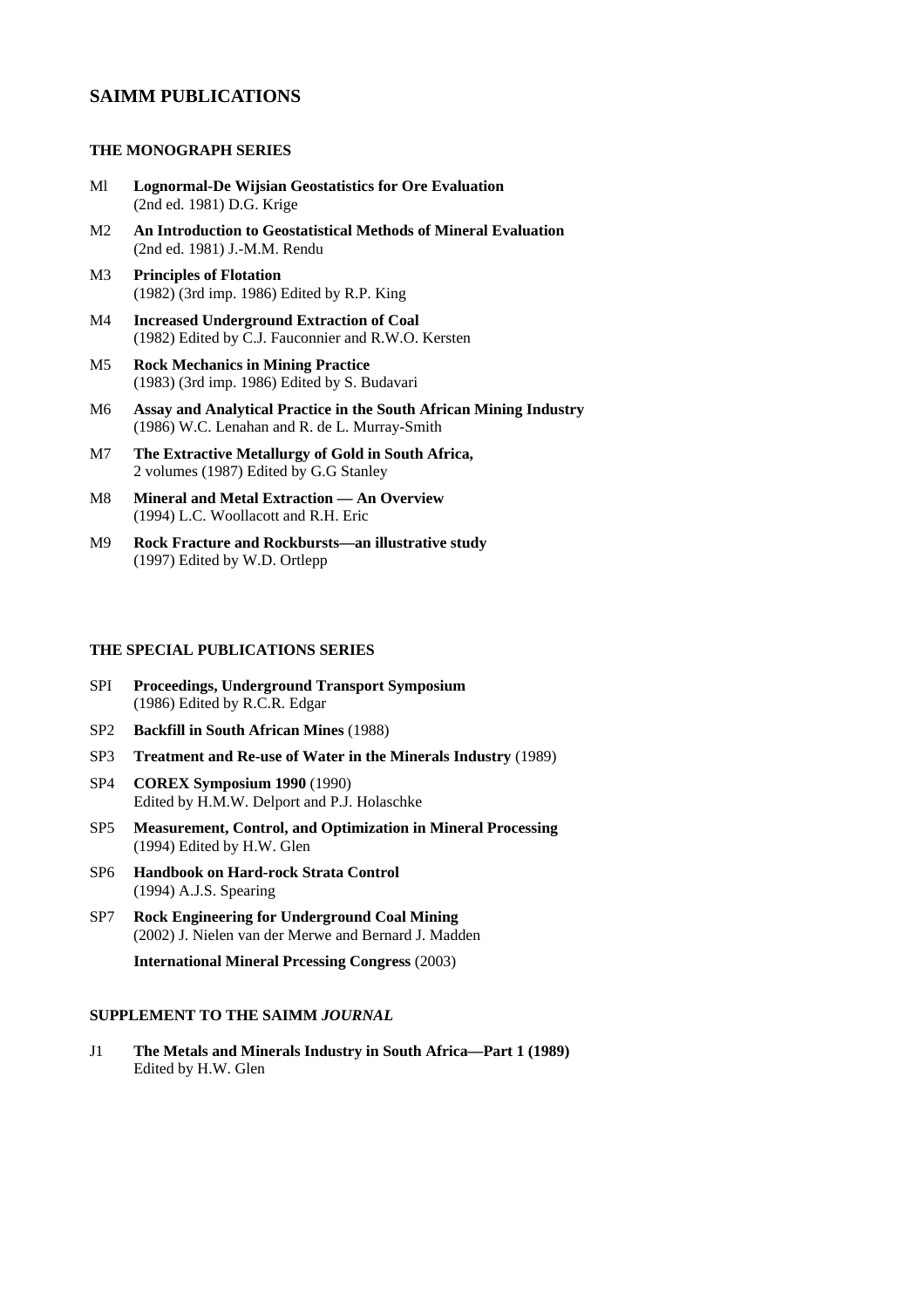# **THE SYMPOSIUM SERIES**

| S1              | <b>Mathematical Statistics and Computer Applications in Ore Valuation</b><br>(1966)                                                                                |
|-----------------|--------------------------------------------------------------------------------------------------------------------------------------------------------------------|
| S2              | <b>Planning Open Pit Mines</b>                                                                                                                                     |
|                 | (1970) (4th imp.) Edited by P.W.J. van Rensburg                                                                                                                    |
| S3              | <b>Application of Computer Methods in the Mineral Industry</b>                                                                                                     |
| S4              | (APCOM 1973) Edited by M.D.G. Salamon<br><b>Infacon 1974</b>                                                                                                       |
|                 | Edited by H.W. Glen                                                                                                                                                |
| S5              | Proceedings of the 12th CMMI Congress                                                                                                                              |
| S6              | 2 volumes (1982) Edited by H.W. Glen<br><b>Rockbursts and Seismicity in Mines</b>                                                                                  |
|                 | (1984) Edited by N.C. Gay and E.H. Wainwright                                                                                                                      |
| S7              | The Planning and Operation of Open Pit and Strip Mines                                                                                                             |
|                 | (1986) Edited by J.P. Deetlefs<br>GOLD 100: Proceedings of the International Conference on Gold (1986)                                                             |
| S8              | <b>Volume 1: Gold Mining Technology</b>                                                                                                                            |
|                 | Edited by H. Wagner and R.P. King                                                                                                                                  |
|                 | <b>Volume 2: Extractive Metallurgy of Gold</b>                                                                                                                     |
|                 | Edited by C.E. Fivaz and R.P. King<br><b>Volume 3: Industrial Uses of Gold</b>                                                                                     |
|                 | Edited by G. Gafner and R.P. King                                                                                                                                  |
| S9              | APCOM 87: Proceedings of the Twentieth International Symposium on the                                                                                              |
|                 | Application of Computers and Mathematics in the Mineral Industries (1987)<br><b>Volume 1: Mining</b>                                                               |
|                 | Edited by L. Wade, R.W.O. Kersten and J.R. Cutland                                                                                                                 |
|                 | <b>Volume 2: Metallurgy</b>                                                                                                                                        |
|                 | Edited by R.P. King and I.J. Barker                                                                                                                                |
|                 | <b>Volume 3: Geostatistics</b><br>Edited by I.C. Lemmer, H. Schaum and F.A.G.M. Camisani-Calzolari                                                                 |
| S <sub>10</sub> | <b>International Deep Mining Conference (1990)</b>                                                                                                                 |
|                 | <b>Volume 1: Innovations in Metallurgical Plant</b>                                                                                                                |
|                 | Edited by G.A. Brown and P. Smith and<br><b>Application of Materials Engineering in the Mining Industry</b>                                                        |
|                 | Edited by B. Metcalfe                                                                                                                                              |
|                 | <b>Volume 2: Technical Challenges in Deep Level Mining</b>                                                                                                         |
| S11             | Edited by D.A.J. Ross-Watt and P.D.K. Robinson<br>Infacon 6 (Incorporating Incsac) (1992)                                                                          |
|                 | Edited by H.W. Glen                                                                                                                                                |
| S12             | <b>Massmin 92</b><br>Edited by H.W. Glen (out of print)                                                                                                            |
| S13             | <b>Minefill 93</b>                                                                                                                                                 |
|                 | Edited by H.W. Glen                                                                                                                                                |
| S <sub>14</sub> | <b>XVth CMMI Congress Publications (1994)</b><br><b>Volume 1: Mining</b>                                                                                           |
|                 | Edited by H.W. Glen                                                                                                                                                |
|                 | <b>Volume 2: Metals Technology and Extractive Metallurgy (1994)</b>                                                                                                |
| S15             | Edited by H.W. Glen<br><b>Surface Mining 1996</b>                                                                                                                  |
|                 | Edited by H.W. Glen                                                                                                                                                |
| S16             | Hidden Wealth (1996)                                                                                                                                               |
| S17             | Edited by H.W. Glen<br><b>Heavy Minerals 1997</b>                                                                                                                  |
|                 | Edited by R.E. Robinson                                                                                                                                            |
| S18             | The 8th International Platinum Symposium (1998)                                                                                                                    |
| S19<br>S20      | <b>Mining in Africa '98</b><br><b>Extraction Metallurgy Africa '98</b>                                                                                             |
| S21             | Sixth International Symposium for Rock Fragmentation by Blasting (1999)                                                                                            |
| S22             | <b>Metallurgy Africa '99</b>                                                                                                                                       |
| S23<br>S24      | Heavy Minerals 1999 Edited by R.G. Stimson<br><b>Tunnels under Pressure Technical Editor T.R. Stacey</b>                                                           |
| S25             | Mine Hoisting 2000                                                                                                                                                 |
| S26             | Coal–The Future (2000)                                                                                                                                             |
| S27<br>S28      | The Fifth International Symposium on Rockburst and Seismicity in Mines (RaSim 5) (2001)<br>6th International Symposium on Mine Mechanization and Automation (2001) |
| S29             | <b>XIV International Coal Preparation Congress and Exhibition</b>                                                                                                  |
| S30             | <b>Surface Mining 2002—Modern Developments for the New Millennium</b>                                                                                              |
| S31             | IFSA 2002, Industrial Fluidization South Africa<br>S31A APCOM 2003—Application of Computers and Operations Research in the Minerals Industries                     |
| S32             | ISSA/Chamber of Mines Conference—Mines and Quarries: Prevention of Occupational Injury and Disease                                                                 |
| S33             | <b>ISRM—Technology Roadmap for Rock Mechanics</b>                                                                                                                  |
| S34             | <b>Heavy Minerals Conference 2003</b>                                                                                                                              |
| S35<br>S36      | <b>Safety in Mines Research Institutes (2003)</b><br>VII International Conference on Molten Slags, Fluxes & Salts (2004)                                           |
| S37             | <b>Tenth International Ferroalloys Congress INFACONX 2004</b>                                                                                                      |
| S38             | International Platinum Conference 'Platinum Adding Value'                                                                                                          |
| S39<br>S40      | Base Metals 'Southern Africa's response to changing global base metals market dynamics'<br><b>Strategic versus Tactical approaches in mining 2005</b>              |
| S41             | Best practices in rock engineering SARES 2005                                                                                                                      |
| S42             | IFSA 2005 (Mintek)                                                                                                                                                 |